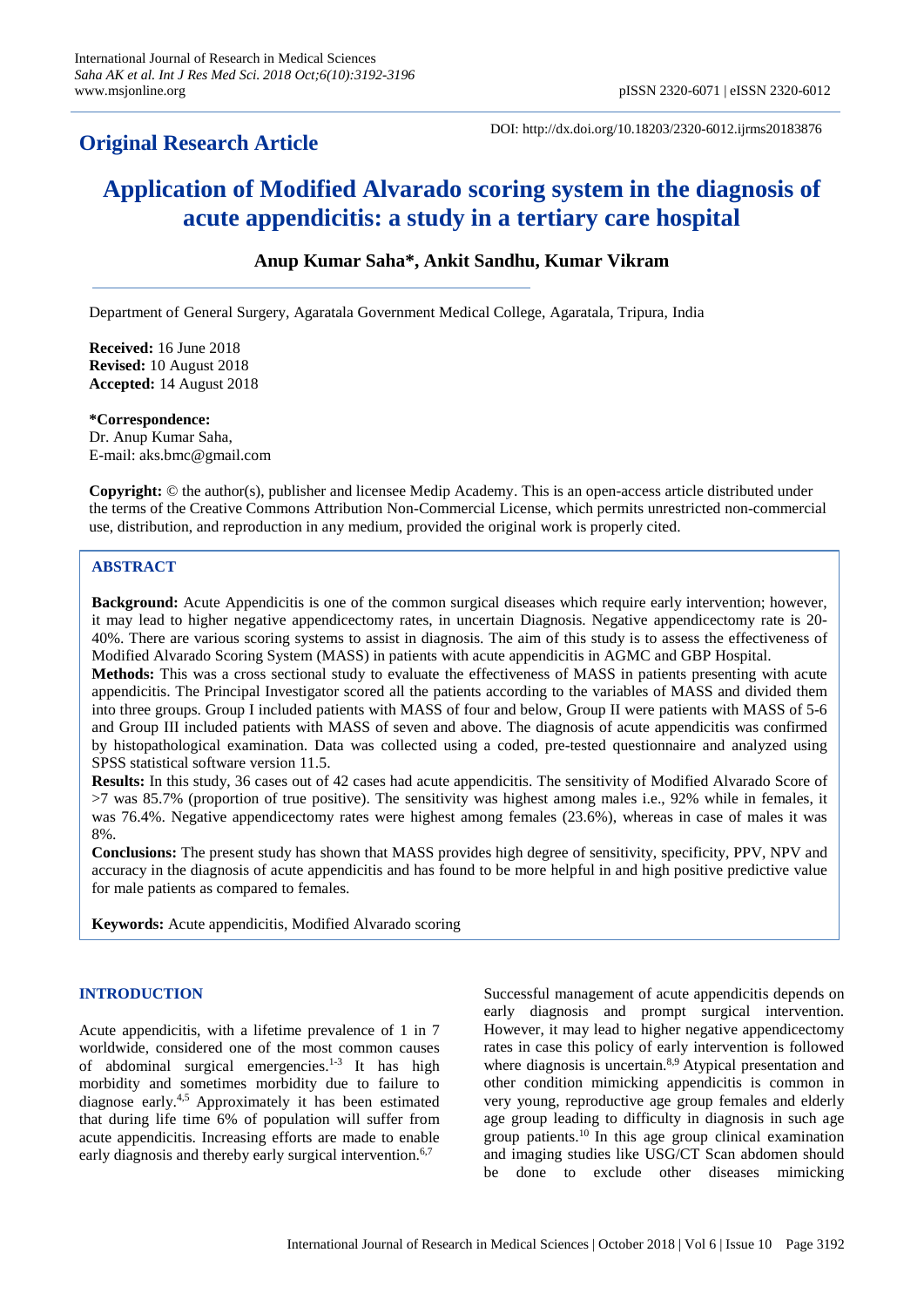appendicitis. In literature, negative appendicectomy rate 20-40% has been reported. Many surgeons accept negative appendicectomy rate of about 15-20% to avoid perforation and early surgical intervention.<sup>11</sup> The premise that removing a normal appendix is better than delay in diagnosis doesn't stand up to close scrutiny especially in the elderly patients and poses economic burden on patient and health resources. Complications like perforation and peritonitis occurs if there is delay in diagnosis or misdiagnosis.<sup>12</sup> Various scoring systems to assist in diagnosis have been developed. Most of these are complex and not feasible in emergency settings.<sup>2</sup>

Recent studies have shown MASS to be simple, easy and cheap diagnostic tool helpful especially for junior surgeons for supporting the diagnosis of acute appendicitis.<sup>2,13</sup> However, its application and effectiveness in the preoperative diagnosis of acute appendicitis has not been evaluated at AGMC and GBP Hospital. The aim of this study is to assess the effectiveness of MASS in patients with acute appendicitis in AGMC and GBP Hospital.

### **METHODS**

This was a cross sectional study to evaluate the effectiveness of MASS in patients presenting with acute appendicitis at the Department of Surgery, AGMC and GBP Hospital over a period of one year and six months from January 2014 to June 2015. All patients with a provisional clinical diagnosis of acute appendicitis and undergoing appendicectomy during the study period were, after informed consent, consecutively enrolled into the study. Patients with a mass in the right iliac fossa and those who fail to provide information and had no relatives nearby were excluded from the study. Patients who had no histopathological results were also excluded from the study.

Ethical approval to conduct the study was obtained from the Institutional Ethic Committee of Agartala Government Medical College before the commencement of the study.

All patients included in the study were initially seen by the admitting registrar or resident surgical student who made the decision to operate. The Principal Investigator scored all the patients according to the variables of MASS (Table-I) and then divided them into two groups. Group I included patients with MASS of four and below (patients unlikely to have acute appendicitis) and Group II were patients with MASS of 5-6 (patients likely to have acute appendicitis) and Group III included patients with MASS of seven and above (patients probably to have acute appendicitis). The Principal Investigator did not influence the management of the patient and the decision to operate was not based on MASS but the clinical impression by the clinician taking charge of the patient. Abdominal ultrasound was performed in case of atypical presentation. All patients underwent emergency appendicectomy and all appendices removed at operation were sent for histopathology. The diagnosis of acute appendicitis was confirmed by histopathological examination. Data was collected using a coded, pre-tested questionnaire and analyzed using SPSS statistical software version 11.5. The MASS groups were crosstabulated against histology, the gold standard. Then, the sensitivity, specificity, accuracy, Positive Predictive Value (PPV) and Negative Predictive Value (NPV) and accuracy were determined in males and females.

## **RESULTS**

- Group I: Fifteen patients were in first group (MASS 1-4) who were not considered likely to have appendicitis. They were observed and were treated conservatively. Discharged after 2-3 days and were followed up every month for 6 months and none of them required surgery.
- Group II: Twenty-three patients were in second group (MASS 5-6), 7 were operated upon clinical suspicion of high probability of acute appendicitis.
- Group III: Of the 42 patients in third group, 38 patients underwent appendicectomy.

#### **Table 1: Distribution of cases according to Modified Alvarado Score (5-6).**

| <b>Category of cases</b> | No. of cases operated | No. of cases<br>with HP Appendicitis | No. of cases<br>without HP Appendicitis | <b>Proportion of true</b><br>positive |
|--------------------------|-----------------------|--------------------------------------|-----------------------------------------|---------------------------------------|
| Male $(n=17)$            |                       |                                      |                                         | 60%                                   |
| Female $(n=6)$           |                       |                                      |                                         | 50%                                   |
| Total $(n=23)$           |                       |                                      |                                         | 57.1%                                 |

#### **Table 2: Distribution of cases according to modified Alvarado Score (7-9).**

| <b>Category of cases</b> | No. of cases<br>operated | <b>Appendicitis</b> | No. of cases with HP No. of cases without HP Proportion of true<br><b>Appendicitis</b> | <b>positive</b> |
|--------------------------|--------------------------|---------------------|----------------------------------------------------------------------------------------|-----------------|
| Male $(n=25)$            | 25                       | 23                  |                                                                                        | 92%             |
| Female $(n=17)$          |                          |                     |                                                                                        | 76.4%           |
| Total $(n=42)$           | 42                       | 36                  |                                                                                        | 85.7%           |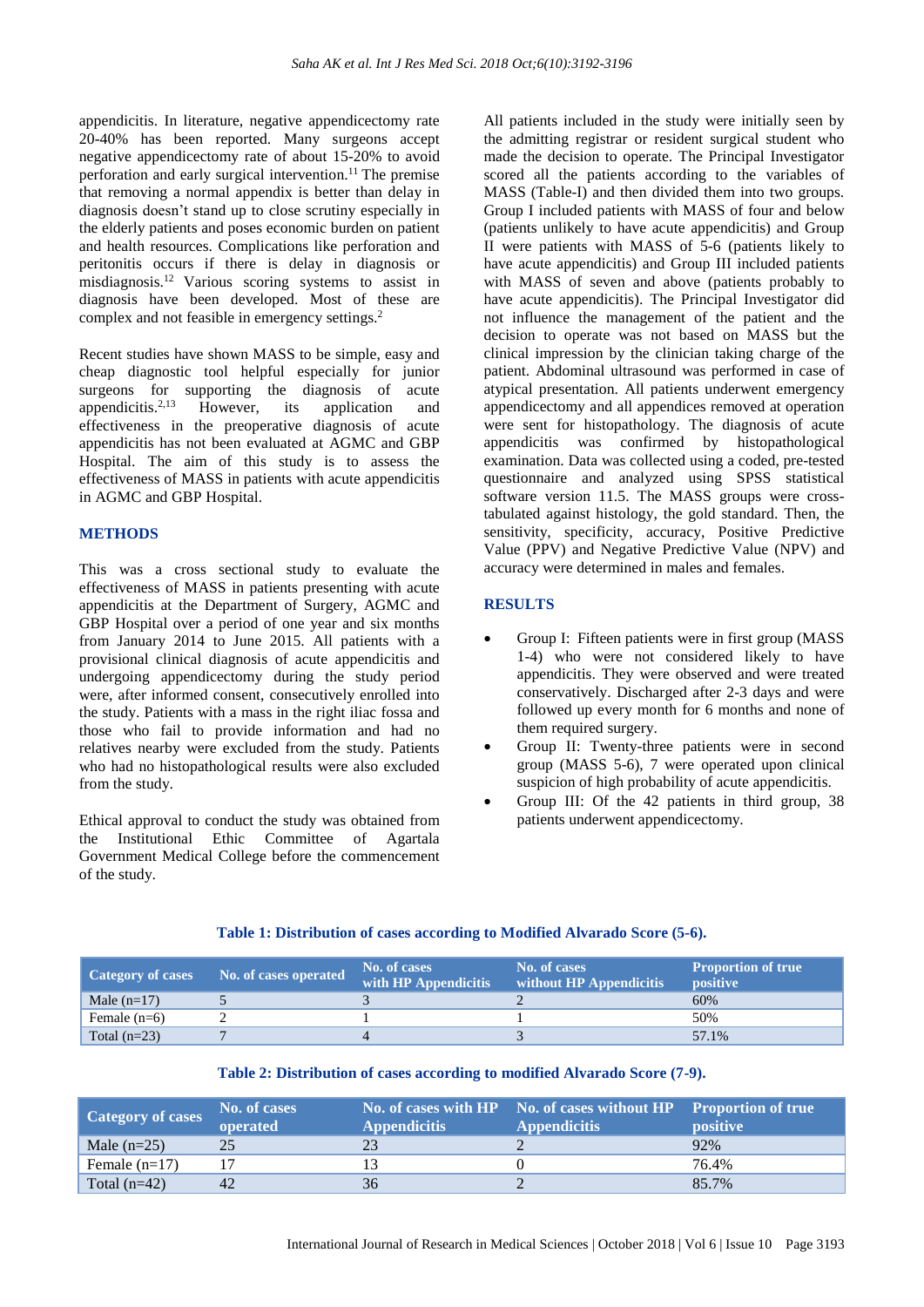Rest of the 16 cases were not operated, were observed and discharged after 3 to 4 days of stay in hospital and followed up every month for 6 months and none of them required surgery during the period of observation.

Of the 7 patients, whose score was 5-6 (Table 1) who were operated, 5 were males and 2 were females.

There were 3 out of 5 males and 1 out of 2 females had acute appendicitis. The overall negative appendicectomy rate of patients with scores  $< 6$  is 42.9%.

There were 4 female patients on subjecting for ultrasonography of abdomen had other pathology mimicking acute appendicitis and they didn't undergo appendicectomy. Two patients had pelvic inflammatory diseases, and two patients had ruptured ectopic pregnancy. 36 cases out of 42 cases had acute appendicitis. The sensitivity of Modified Alvarado Score of > 7 (Table 2) was 85.7% (proportion of true positive).

The sensitivity was highest among males i.e., 92% while in females, it was 76.4%. Negative appendicectomy rates were highest among females (23.6%), whereas in case of males it was 8%. 2 male patients with normal appendix had Meckel's diverticulitis.

In this study there were 51 (63.7%) male patients, 29 (36.3%) female. The common symptoms seen in the present study were anorexia (76.3%) and nausea and vomiting (73.7%). The most common sign seen in the present study was tenderness over RIF (78.8%).

The next common signs were elevated temperature >37.3ºC (75%) and rebound tenderness over RIF (40%). The leucocytosis seen in present study is 73.8%.

#### **DISCUSSION**

The use of MASS has been reported to improve the diagnostic accuracy in diagnosis of acute appendicitis and thereby reduces negative appendicectomy rate and complications. $2,13$  This study was conducted to evaluate the effectiveness of MASS in patients with acute appendicitis in this setting.

Studies in Kenya, Nigeria and Ethiopia found a male dominance similar to our study.<sup>14</sup> The reason for the difference in sex distribution in these studies may be attributed to the fact that female patients with right iliac fossa pain have a wide range of differential diagnoses as a result acute appendicitis may be over-diagnosed in this gender group. In this case, therefore, additional investigations may be required in female patients to confirm the diagnosis of acute appendicitis.

The result of present study showed that a high score  $($ >7) in men was a satisfactory aid in the early diagnosis of acute appendicitis, the overall sensitivity in men with scores  $\geq$ 7 was 92%, with a negative appendicectomy rate of 8%.

But in females the negative appendicectomy rates were quite high in groups with score of 5 to 6 as well as 7 to 9. The negative appendicectomy rate in the above groups being 50% and 23.6% respectively.

Out of the 80 patients; 51 (63.7%) were male and 29 (36.3%) were females. The male: female ratio is 1.75:1. Similar results had been documented by Kimberly et al, in their study, incidence of male and female was 55% and 45% respectively.<sup>15</sup> Sanjot et al, also documented similar result with a male-female ratio of 1.38:1.<sup>16</sup> Smink et al, documented different result in which the male: female ratio was 1:1.66.<sup>1</sup> Saidi H et al, also documented different results of male: female ratio is 1:1.<sup>14</sup> The difference in the result may be due to racial and dietary and regional variations.

According to the previous studies, 80 percent of acute appendicitis cases may present with migratory pain, in this study it is 60 percent. It may range from 61 to 92 percent for nausea and vomiting, in this study it is 73.7 percent and 74 to 78 percent for loss of appetite, in this study it is 76.3 percent. Positive physical findings excluding pyrexia can be seen in up to 96 percent of cases.

In this patients factors related to positive history (shifting pain, anorexia, and nausea-vomiting) were prominently less than previous studies. Lower frequency of symptoms in this case may be the result of inability of patients to define the symptoms. Most of the times, relatives had to be asked for assistance. This is a common problem faced by physicians working in developing countries with low socioeconomic status. Other studies from Iran revealed that these factors are not as diagnostic as physical findings.<sup>17</sup> The cause of this difference with other regions is unknown. Maybe our patients do not give an accurate history.

Among the adult patients, 80 to 85 percent of cases may have leukocytosis in this study it is  $73.8$  percent.<sup>16</sup> But the literatures do not agree on the prevalence of leukocytosis in paediatric and elderly.18,19

Sensitivity of acute appendicitis 92% for males in the present study with score of 7to 9 correlates well with the figures of studies by Kalan et al, (who have reported 93%) and Bhattacharjee et al, (who have reported  $94.1\%$ ).  $9,20$ 

Sensitivity of acute appendicitis 76.4% for females in the present study with score of 7 to 9 correlates well with the figures of studies by Kalan et al, (who have reported 67%) and Bhattacharjee et al, (who have reported 71.9%).9,20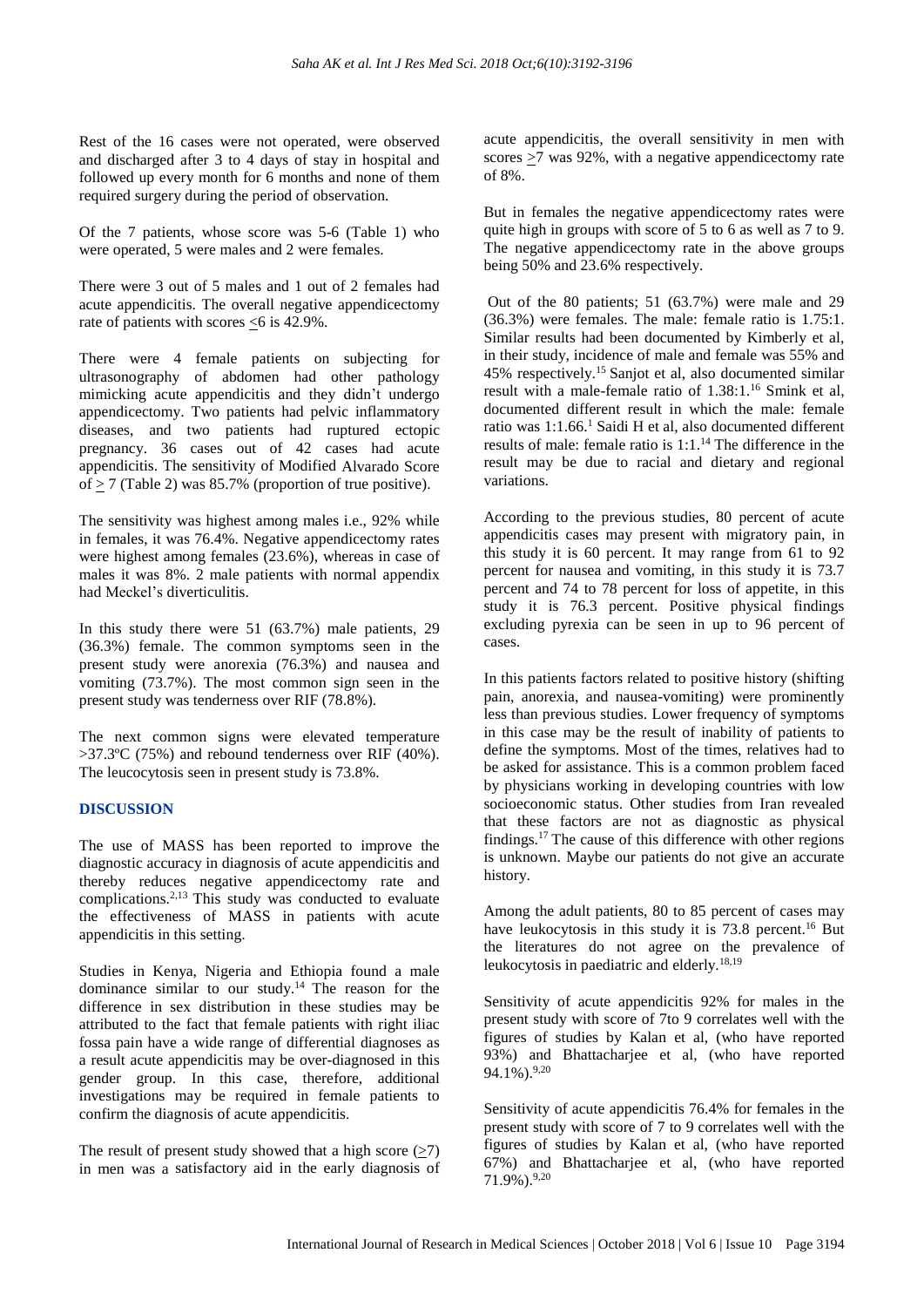The overall sensitivity of acute appendicitis being 85.7% in the present study with score of 7 to 9 correlates well with the figures of studies by Kalan et al, (who have reported 83.7%) and Bhattacharjee et al, (who have reported  $82.7\%$ ).  $9,20$ 

In another study by Bengezi et al, was conducted on 45 patients prospectively using the modified Alvarado score. They found positive predictive value of 95.2% for males and for females,  $93.3\%$ <sup>21</sup>

They concluded that the score was useful in distinguishing acute appendicitis from other acute abdominal conditions, thus decreasing negative appendicectomy. In another study by Fente BG was conducted on 128 patients retrospectively using the modified Alvarado score. They found that sensitivity of 92.93% and specificity of 92.93% were recorded in their study.<sup>22</sup>

It has been shown in the present study that MASS provides high degree of sensitivity, specificity, PPV, NPV and accuracy in the diagnosis of acute appendicitis, which is in agreement with findings reported by others.11,23 Our study also revealed that MASS is more helpful in male patients by showing lower negative appendicectomy rate and high positive predictive value for male patients as compared to females. In females, additional investigations may be required to confirm the diagnosis. Literatures also support this observation.<sup>24-26</sup>

#### **CONCLUSION**

The present study has shown that MASS provides high degree of sensitivity, specificity, PPV, NPV and accuracy in the diagnosis of acute appendicitis and has found to be more helpful in male patients by showing lower negative appendicectomy rate and high positive predictive value for male patients as compared to females.

#### *Recommendations*

MASS should be used at AGMC to improve the diagnostic accuracy of acute appendicitis and subsequently reduce negative appendicectomy and complications. The use of MASS in the diagnosis of acute appendicitis in female patients should be supplemented by additional investigations like abdominal ultrasound or laparoscopy. A MASS score above 7 should indicate appendectomy without the need for further imaging.

#### *Funding: No funding sources*

*Conflict of interest: None declared*

*Ethical approval: The study was approved by the Institutional Ethics Committee of Agartala Government Medical College, Tripura, India*

#### **REFERENCES**

- 1. Douglas SS, Soybel DO. Appendix and Appendectomy, Chapter 21. In Maingot's Abdominal Operations, Michael J Zinner, Stanley W Ashey, McGraw Hill; 11<sup>th</sup> Edition; 2007:589-612.
- 2. O'Connel PR. The Vermiform Appendix. Chapter 67. In Bailey and Love's-Short practices of surgery, Norman S Williams, Christopher J.K. Bulstrode, P Ronan O' Connel; London. Arnold: 25<sup>th</sup> Edition; 2008;1204-1218.
- 3. MJaffe B, Berger DH. The appendix. Chapter 29. In Schwartz's -Principles of Surgery, F Charles Brunicardi; New York. McGraw- Hill: 8<sup>th</sup> Edition; 2005;1119-1137.
- 4. Fitz RH. Perforating inflammation of the vermiform appendix: With Special reference to its early diagnosis and treatment. Trans Assoc Am Physicians. 1886;1:107.
- 5. Körner H, Söndenaa K, Söreide JA, Andersen E, Nysted A, Lende TH, et al. Incidence of acute nonperforated and perforated appendicitis: agespecific and sex-specific analysis. World J Surg. 1997 Mar 1;21(3):313-7.
- 6. Dado G, Ananias G, Baccarani U, Marcotti E, Donini A, Risaliti A. Application of a clinical score for the diagnosis of acute appendicitis in childhood. J Pediatr Surg. 2000;35:1320-2.
- 7. Eal P. Clinical Practice: Suspected Appendicitis. NEJM. 2003;248:236-42.
- 8. Gilmore OJA, Jones D, Ynag Q. Appendicitis and mimicking conditions. Lancet. 1975;II:421-4.
- 9. Kalan M, Talbot D, Cunliffe WJ, Rich AJ. Evaluation of the modified Alvarado score in the diagnosis of acute appendicitis: a prospective study. Ann R Coll Surg. 1994;76:418-9.
- 10. Ohmann C, Yang Q, Franke C. Diagnostic scores for acute appendicitis. Euro J Surg. 1995;161:273- 81.
- 11. Fenyo G, Lindberg G, Blind P, Enochsson L, Oberg A. Diagnostic decision support in suspected acute appendicitis: validation of a simplified scoring system. Eur J Surg Med. 1997;163:831-8.
- 12. Alvarado A. A practical score for the early diagnosis of acute appendicitis. Ann Emerg. 1986;15:557-65.
- 13. Stephens PL, Mazzucco JJ. Comparison of ultrasound and the Alvarado score for the diagnosis of acute appendicitis. Conn Med. 1999;63:137-40.
- 14. Saidi HS, Chavda SK. Use of a modified Alvarado score in the diagnosis of acute appendicitis. East Afr Med J. August 2003;80(8):411-4.
- 15. John Maaand Kimberly S. Kirkwood. The appendix, Chapter 49, in Sabiston Textbook of Surgery, Saunders: 2008;2(18);1333-47.
- 16. Kurane SB, Sangolli MS, Gogate AS. A one year prospective study to compare and evaluate diagnostic accuracy of modified Alvarado score and